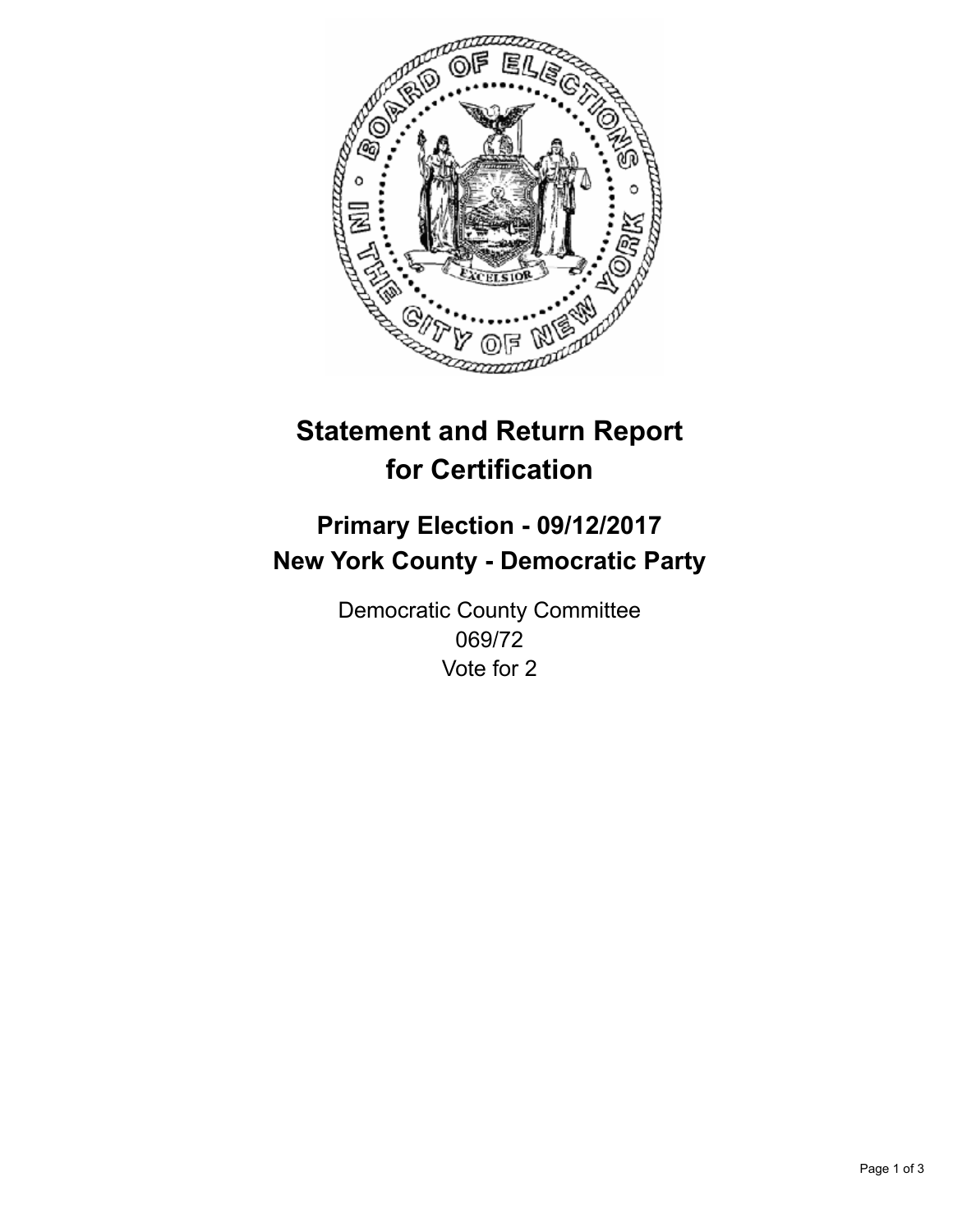

## **Assembly District 72**

| <b>PUBLIC COUNTER</b>                                    | 193 |
|----------------------------------------------------------|-----|
| <b>MANUALLY COUNTED EMERGENCY</b>                        | 0   |
| ABSENTEE / MILITARY                                      | 11  |
| AFFIDAVIT                                                | 0   |
| <b>Total Ballots</b>                                     | 204 |
| Less - Inapplicable Federal/Special Presidential Ballots | 0   |
| <b>Total Applicable Ballots</b>                          | 204 |
| <b>GAIL K. ADDISS</b>                                    | 62  |
| HERMINIA A. VASQUEZ                                      | 52  |
| ANDREA KORNBLUTH                                         | 68  |
| <b>SEAN G. MURTAUGH</b>                                  | 61  |
| <b>Total Votes</b>                                       | 243 |
| Unrecorded                                               | 165 |